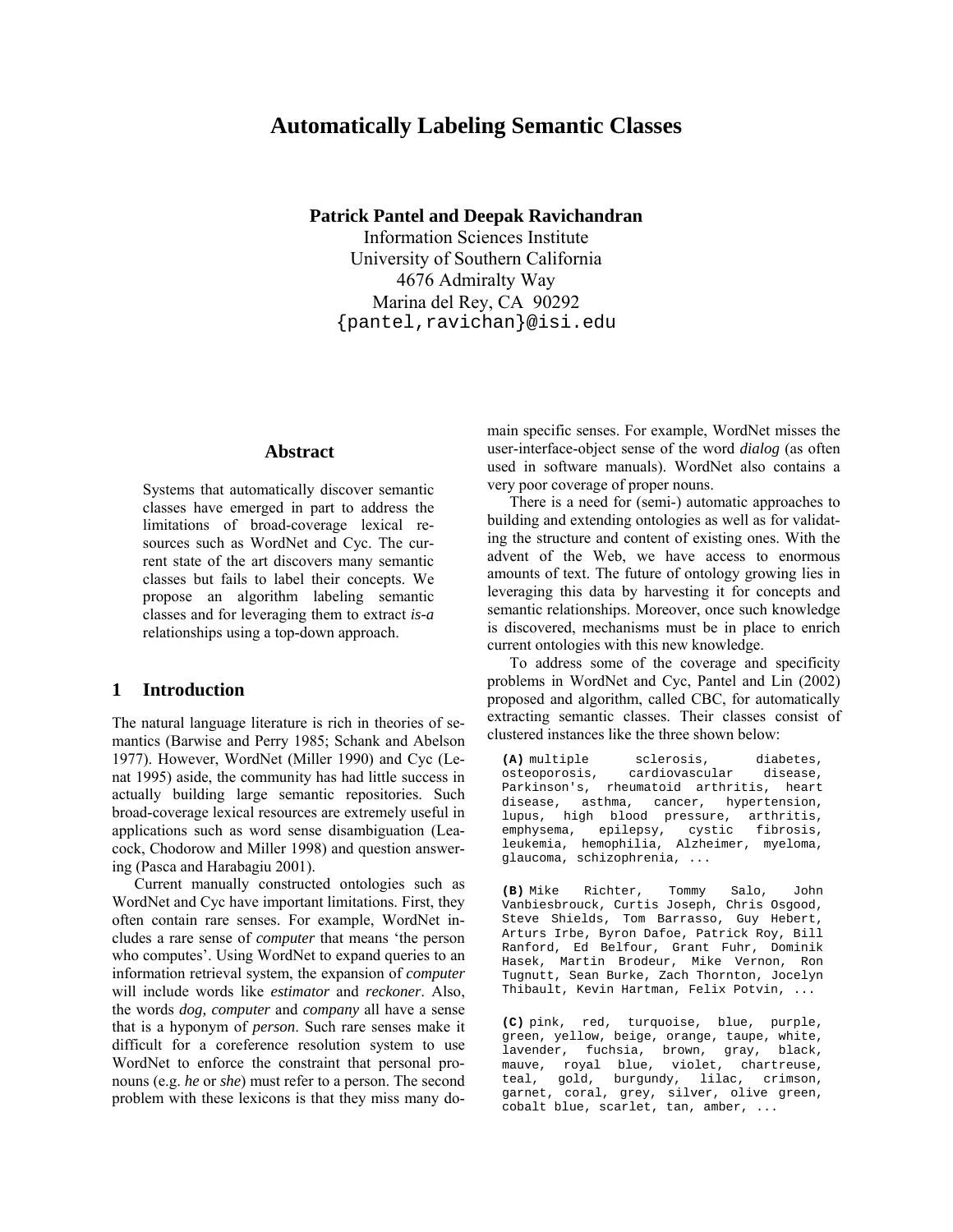A limitation of these concepts is that CBC does not discover their actual names. That is, CBC discovers a semantic class of Canadian provinces such as Manitoba, Alberta, and Ontario, but stops short of labeling the concept as *Canadian Provinces*. Some applications such as question answering would benefit from class labels. For example, given the concept list (B) and a label *goalie/goaltender*, a QA system could look for answers to the question "Which goaltender won the most Hart *Trophys?*î in the concept.

In this paper, we propose an algorithm for automatically inducing names for semantic classes and for finding instance/concept (*is-a*) relationships. Using concept signatures (templates describing the prototypical syntactic behavior of instances of a concept), we extract concept names by searching for simple syntactic patterns such as "*concept apposition-of instance*". Searching concept signatures is more robust than searching the syntactic features of individual instances since many instances suffer from sparse features or multiple senses.

Once labels are assigned to concepts, we can extract a hyponym relationship between each instance of a concept and its label. For example, once our system labels list (C) as *color*, we may extract relationships such as: *pink* is a *color*, *red* is a *color*, *turquoise* is a *color*, etc. Our results show that of the 159,000 hyponyms we extract using this simple method, 68% are correct. Of the 65,000 proper name hyponyms we discover, 81.5% are correct.

The remainder of this paper is organized as follows. In the next section, we review previous algorithms for extracting semantic classes and hyponym relationships. Section 3 describes our algorithm for labeling concepts and for extracting hyponym relationships. Experimental results are presented in Section 4 and finally, we conclude with a discussion and future work.

## **2 Previous Work**

There have been several approaches to automatically discovering lexico-semantic information from text (Hearst 1992; Riloff and Shepherd 1997; Riloff and Jones 1999; Berland and Charniak 1999; Pantel and Lin 2002; Fleischman et al. 2003; Girju et al. 2003). One approach constructs automatic thesauri by computing the similarity between words based on their distribution in a corpus (Hindle 1990; Lin 1998). The output of these programs is a ranked list of similar words to each word. For example, Lin's approach outputs the following top-20 similar words of *orange*:

**(D)** peach, grapefruit, yellow, lemon, pink, avocado, tangerine, banana, purple, Santa Ana, strawberry, tomato, red, pineapple, pear, Apricot, apple, green, citrus, mango

A common problem of such lists is that they do not discriminate between the senses of polysemous words.

For example, in (D), the *color* and *fruit* senses of *orange* are mixed up.

Lin and Pantel (2001) proposed a clustering algorithm, UNICON, which generates similar lists but discriminates between senses of words. Later, Pantel and Lin (2002) improved the precision and recall of UNICON clusters with CBC (Clustering by Committee). Using sets of representative elements called committees, CBC discovers cluster centroids that unambiguously describe the members of a possible class. The algorithm initially discovers committees that are well scattered in the similarity space. It then proceeds by assigning elements to their most similar committees. After assigning an element to a cluster, CBC removes their overlapping features from the element before assigning it to another cluster. This allows CBC to discover the less frequent senses of a word and to avoid discovering duplicate senses.

CBC discovered both the *color* sense of *orange*, as shown in list (C) of Section 1, and the *fruit* sense shown below:

**(E)** peach, pear, apricot, strawberry, banana, mango, melon, apple, pineapple, cherry, plum, lemon, grapefruit, orange, berry, raspberry, blueberry, kiwi, ...

There have also been several approaches to discovering hyponym (*is-a*) relationships from text. Hearst (1992) used seven lexico-syntactic patterns, for example *<sup><i>s*</sup>such NP as {NP,}\*{(or|and)} NP<sup>*n*</sup> and  $^{n}NP$  {, NP}\*{,} *or other NP*î. Berland and Charniak (1999) used similar pattern-based techniques and other heuristics to extract meronymy (part-whole) relations. They reported an accuracy of about 55% precision on a corpus of 100,000 words. Girju, Badulescu and Moldovan (2003) improved upon this work by using a machine learning filter. Mann (2002) and Fleischman et al. (2003) used part of speech patterns to extract a subset of hyponym relations involing proper nouns.

# **3 Labeling Classes**

The research discussed above on discovering hyponym relationships all take a bottom up approach. That is, they use patterns to independently discover semantic relationships of words. However, for infrequent words, these patterns do not match or, worse yet, generate incorrect relationships.

Ours is a top down approach. We make use of cooccurrence statistics of semantic classes discovered by algorithms like CBC to label their concepts. Hyponym relationships may then be extracted easily: one hyponym per instance/concept label pair. For example, if we labeled concept (A) from Section 1 with *disease*, then we could extract *is-a* relationships such as: *diabetes is a disease*, *cancer is a disease*, and *lupus is a disease*. A concept instance such as *lupus* is assigned a hypernym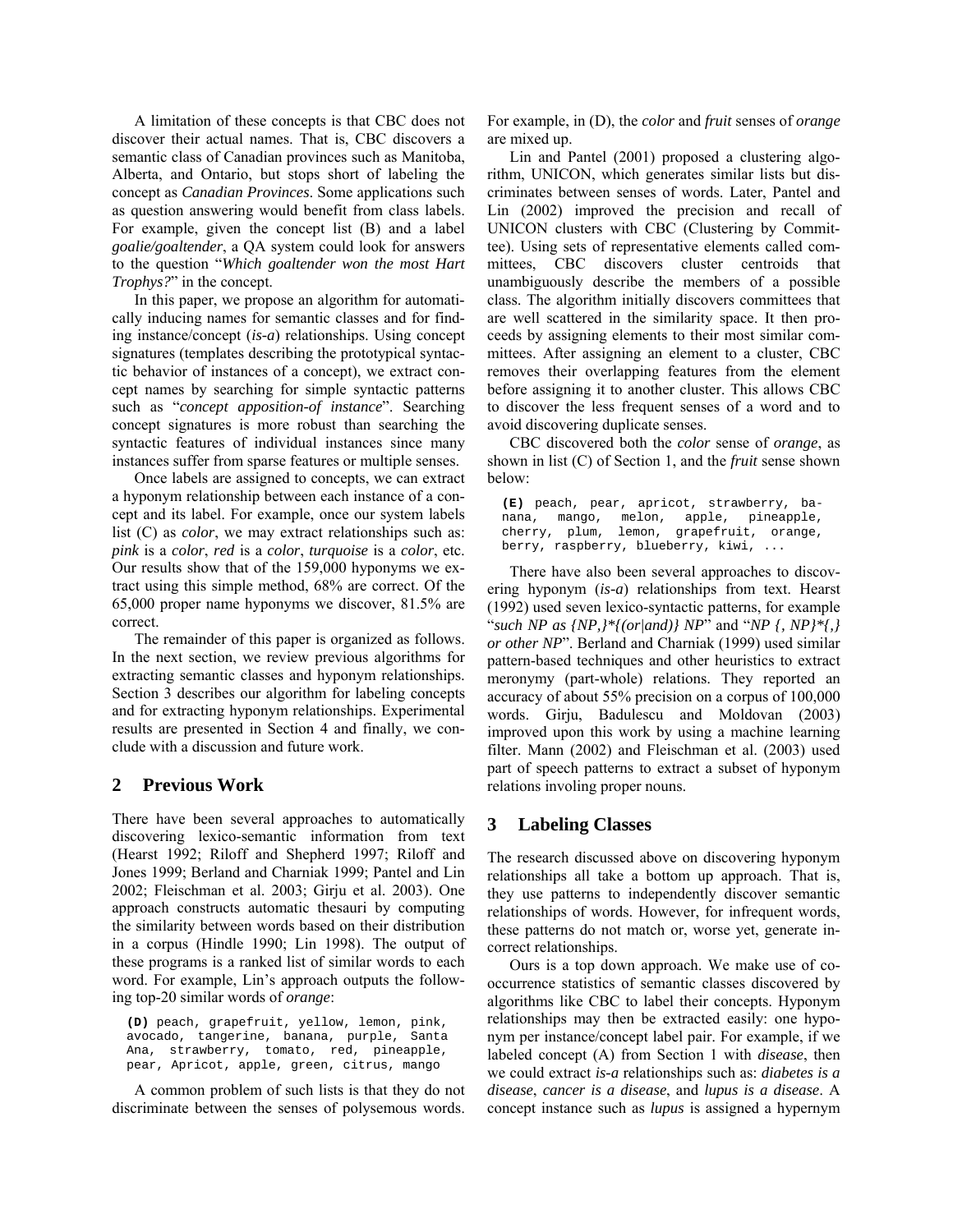*disease* not because it necessarily occurs in any particular syntactic relationship with *disease*, but because it belongs to the class of instances that does.

The input to our labeling algorithm is a list of semantic classes, in the form of clusters of words, which may be generated from any source. In our experiments, we used the clustering outputs of CBC (Pantel and Lin 2002). The output of the system is a ranked list of concept names for each semantic class.

In the first phase of the algorithm, we extract feature vectors for each word that occurs in a semantic class. Phase II then uses these features to compute grammatical signatures of concepts using the CBC algorithm. Finally, we use simple syntactic patterns to discover class names from each class' signature. Below, we describe these phases in detail.

#### **3.1 Phase I**

We represent each word (concept instance) by a feature vector. Each feature corresponds to a context in which the word occurs. For example, "catch  $\Box$ " is a verbobject context. If the word *wave* occurred in this context, then the context is a feature of *wave*.

We first construct a frequency count vector  $C(e)$  =  $(c_{e1}, c_{e2}, \ldots, c_{em})$ , where *m* is the total number of features and *cef* is the frequency count of feature *f* occurring in word *e*. Here, *cef* is the number of times word *e* occurred in a grammatical context *f*. For example, if the word *wave* occurred 217 times as the object of the verb *catch*, then the feature vector for *wave* will have value 217 for its "object-of catch" feature. In Section 4.1, we describe how we obtain these features.

We then construct a mutual information vector  $MI(e) = (mi_{e1}, mi_{e2}, \ldots, mi_{em})$  for each word *e*, where  $mi_{ef}$ is the pointwise mutual information between word *e* and feature *f*, which is defined as:

$$
mi_{ef} = \log \frac{\frac{c_{ef}}{N}}{\frac{\sum\limits_{i=1}^{n} c_{if}}{N} \times \frac{\sum\limits_{j=1}^{m} c_{ej}}{N}}
$$
(1)

where *n* is the number of words and  $N = \sum_{i=1}^{n} \sum_{j=i}^{N}$ *n i*  $\sum_{i=1}^{m} c_{ij}$  is the

total frequency count of all features of all words.

Mutual information is commonly used to measure the association strength between two words (Church and Hanks 1989). A well-known problem is that mutual information is biased towards infrequent elements/features. We therefore multiply  $mi_{ef}$  with the following discounting factor:

$$
\frac{c_{ef}}{c_{ef} + 1} \times \frac{\min\left(\sum_{i=1}^{n} c_{ei}, \sum_{j=1}^{m} c_{jj}\right)}{\min\left(\sum_{i=1}^{n} c_{ei}, \sum_{j=1}^{m} c_{jj}\right) + 1}
$$
(2)

#### **3.2 Phase II**

Following (Pantel and Lin 2002), we construct a committee for each semantic class. A committee is a set of representative elements that unambiguously describe the members of a possible class.

For each class *c*, we construct a matrix containing the similarity between each pair of words  $e_i$  and  $e_j$  in  $c$ using the cosine coefficient of their mutual information vectors (Salton and McGill 1983):

$$
sim(e_i, e_j) = \frac{\sum_{f} m i_{e,f} \times m i_{e,f}}{\sqrt{\sum_{f} m i_{e,f}^2 \times \sum_{f} m i_{e,f}^2}}
$$
(3)

For each word *e*, we then cluster its most similar instances using group-average clustering (Han and Kamber 2001) and we store as a candidate committee the highest scoring cluster *c*' according to the following metric:

$$
|c'| \times \operatorname{avgsim}(c') \tag{4}
$$

where  $|c'|$  is the number of elements in  $c'$  and  $\arg\!\!\!\!\operatorname{argmin}(c')$ is the average pairwise similarity between words in *c*'. The assumption is that the best representative for a concept is a large set of very similar instances. The committee for class *c* is then the highest scoring candidate committee containing only words from *c*. For example, below are the committee members discovered for the semantic classes  $(A)$ ,  $(B)$ , and  $(C)$  from Section 1:

- 1) cardiovascular disease, diabetes, multiple sclerosis, osteoporosis, Parkinson's, rheumatoid arthritis
- 2) Curtis Joseph, John Vanbiesbrouck, Mike Richter, Tommy Salo
- 3) blue, pink, red, yellow

#### **3.3 Phase III**

By averaging the feature vectors of the committee members of a particular semantic class, we obtain a grammatical template, or signature, for that class. For example, Figure 1 shows an excerpt of the grammatical signature for concept (B) in Section 1. The vector is obtained by averaging the feature vectors for the words *Curtis Joseph*, *John Vanbiesbrouck*, *Mike Richter*, and *Tommy Salo* (the committee of this concept). The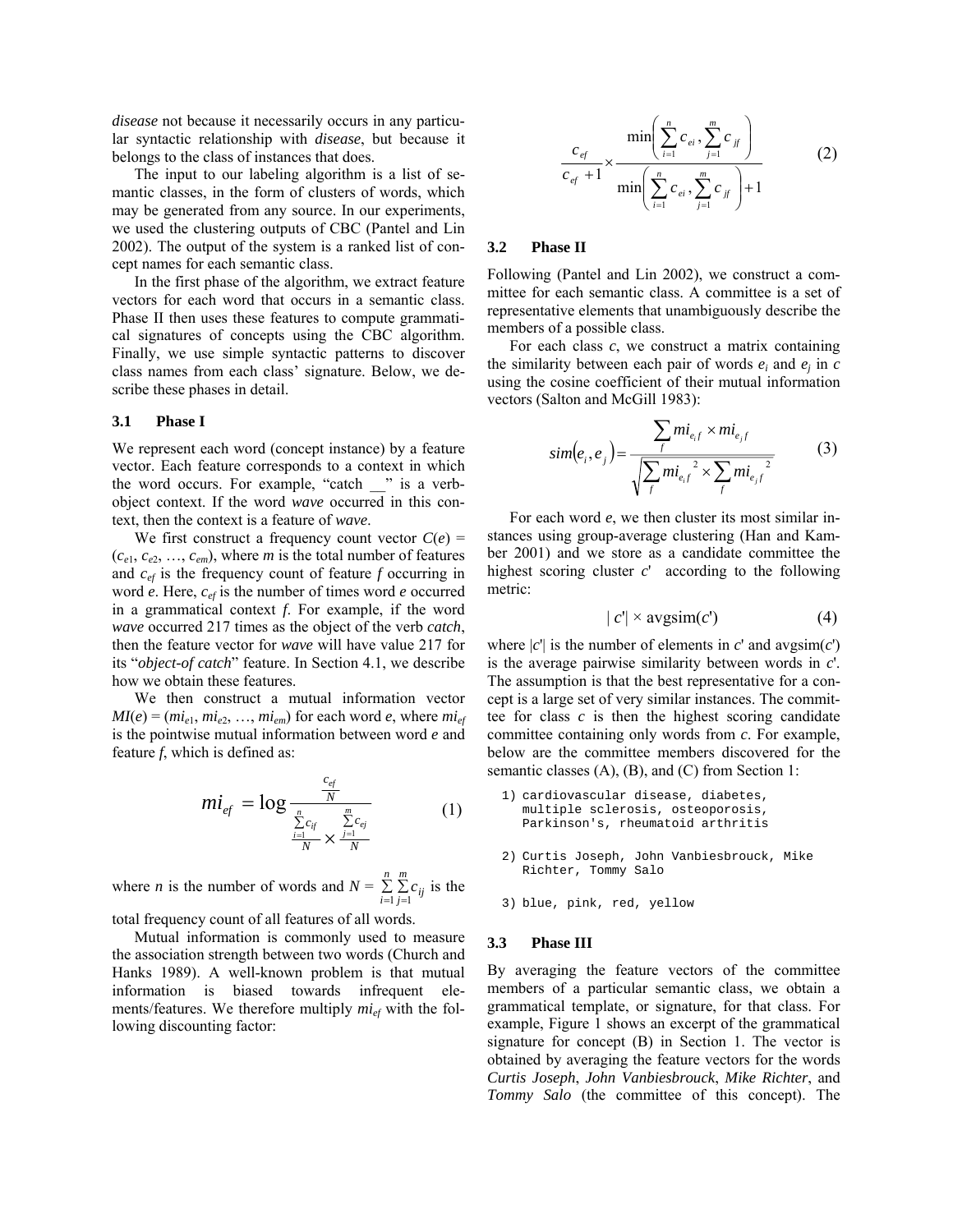| {Curtis Joseph, John Vanbiesbrouck, |                |       |  |  |
|-------------------------------------|----------------|-------|--|--|
| Mike Richter, Tommy Salo}           |                |       |  |  |
| $-N:gen:N$                          |                |       |  |  |
| pad                                 | 57             | 11.19 |  |  |
| backup                              | 29             | 9.95  |  |  |
| crease                              | 7 <sup>1</sup> | 9.69  |  |  |
| glove                               | 52             | 9.57  |  |  |
| stick                               | 20             | 9.15  |  |  |
| shutout                             | 17             | 8.80  |  |  |
| $-N:conj:N$                         |                |       |  |  |
| Hasek                               | 15             | 12.36 |  |  |
| Martin Brodeur                      | 12             | 12.26 |  |  |
| Belfour                             | 13             | 12.22 |  |  |
| Patrick Roy                         | 10             | 11.90 |  |  |
| Dominik Hasek                       | 7              | 11.20 |  |  |
| Roy                                 | 6              | 10.01 |  |  |
| $-V:subj:N$                         |                |       |  |  |
| sprawl                              | 11             | 6.69  |  |  |
| misplay                             | 6              | 6.55  |  |  |
| smother                             | 10             | 6.54  |  |  |
| skate                               | 28             | 6.43  |  |  |
| turn back                           | 10             | 6.28  |  |  |
| stop                                | 453            | 6.19  |  |  |
| N:appo:N                            |                |       |  |  |
| qoaltender                          | 449            | 10.79 |  |  |
| goalie                              | 1641           | 10.76 |  |  |
| netminder                           | 57             | 10.39 |  |  |
| goalkeeper                          | 487            | 9.69  |  |  |
| N:conj:N                            |                |       |  |  |
| Martin Brodeur                      | 11             | 12.49 |  |  |
| Dominik Hasek                       | 11             | 12.33 |  |  |
| Ed Belfour                          | 10             | 12.04 |  |  |
| Curtis Joseph                       | 7              | 11.46 |  |  |
| Tom Barrasso                        | 5              | 10.85 |  |  |
| Byron Dafoe                         | 5              | 10.80 |  |  |
| Chris Osgood                        | $\overline{4}$ | 10.25 |  |  |

|  |                            |  | <b>Figure 1.</b> Excerpt of the grammatical signature for the |  |  |
|--|----------------------------|--|---------------------------------------------------------------|--|--|
|  | goalie/goaltender concept. |  |                                                               |  |  |

ì*-V:subj:N:sprawl*î feature indicates a subject-verb relationship between the concept and the verb *sprawl* while "*N:appo:N:goaltender*" indicates an apposition relationship between the concept and the noun *goaltender*. The (-) in a relationship means that the right hand side of the relationship is the head (e.g. *sprawl* is the head of the subject-verb relationship). The two columns of numbers indicate the frequency and mutual information score for each feature respectively.

In order to discover the characteristics of human naming conventions, we manually named 50 concepts discovered by CBC. For each concept, we extracted the relationships between the concept committee and the assigned label. We then added the mutual information scores for each extracted relationship among the 50 concepts. The top-4 highest scoring relationships are:

- *Apposition (N:appo:N)* e.g. ... **Oracle**, a **company** known for its progressive employment policies, ...
- *Nominal subject (-N:subj:N)* e.g. ... **Apple** was a hot young **company**, with Steve Jobs in charge.
- *Such as (-N:such as:N)* e.g. ... **companies** such as **IBM** must be weary ...
- *Like (-N:like:N)* e.g. ... **companies** like **Sun Microsystems** do no shy away from such challenges, ...

To name a class, we simply search for these syntactic relationships in the signature of a concept. We sum up the mutual information scores for each term that occurs in these relationships with a committee of a class. The highest scoring term is the name of the class. For example, the top-5 scoring terms that occurred in these relationships with the signature of the concept represented by the committee *{Curtis Joseph, John Vanbiesbrouck, Mike Richter, Tommy Salo}* are:

| 1) | goalie     | 40.37 |
|----|------------|-------|
| 2) | goaltender | 33.64 |
| 3) | goalkeeper | 19.22 |
| 4) | player     | 14.55 |
| 5) | backup     | 9.40  |
|    |            |       |

The numbers are the total mutual information scores of each name in the four syntactic relationships.

# **4 Evaluation**

In this section, we present an evaluation of the class labeling algorithm and of the hyponym relationships discovered by our system.

### **4.1 Experimental Setup**

We used Minipar (Lin 1994), a broad coverage parser, to parse 3GB of newspaper text from the Aquaint (TREC-9) collection. We collected the frequency counts of the grammatical relationships (contexts) output by Minipar and used them to compute the pointwise mutual information vectors described in Section 3.1.

We used the 1432 noun clusters extracted by  $CBC<sup>1</sup>$ as the list of concepts to name. For each concept, we then used our algorithm described in Section 3 to extract the top-20 names for each concept.

 $\frac{1}{1}$ <sup>1</sup> Available at http://www.isi.edu/~pantel/demos.htm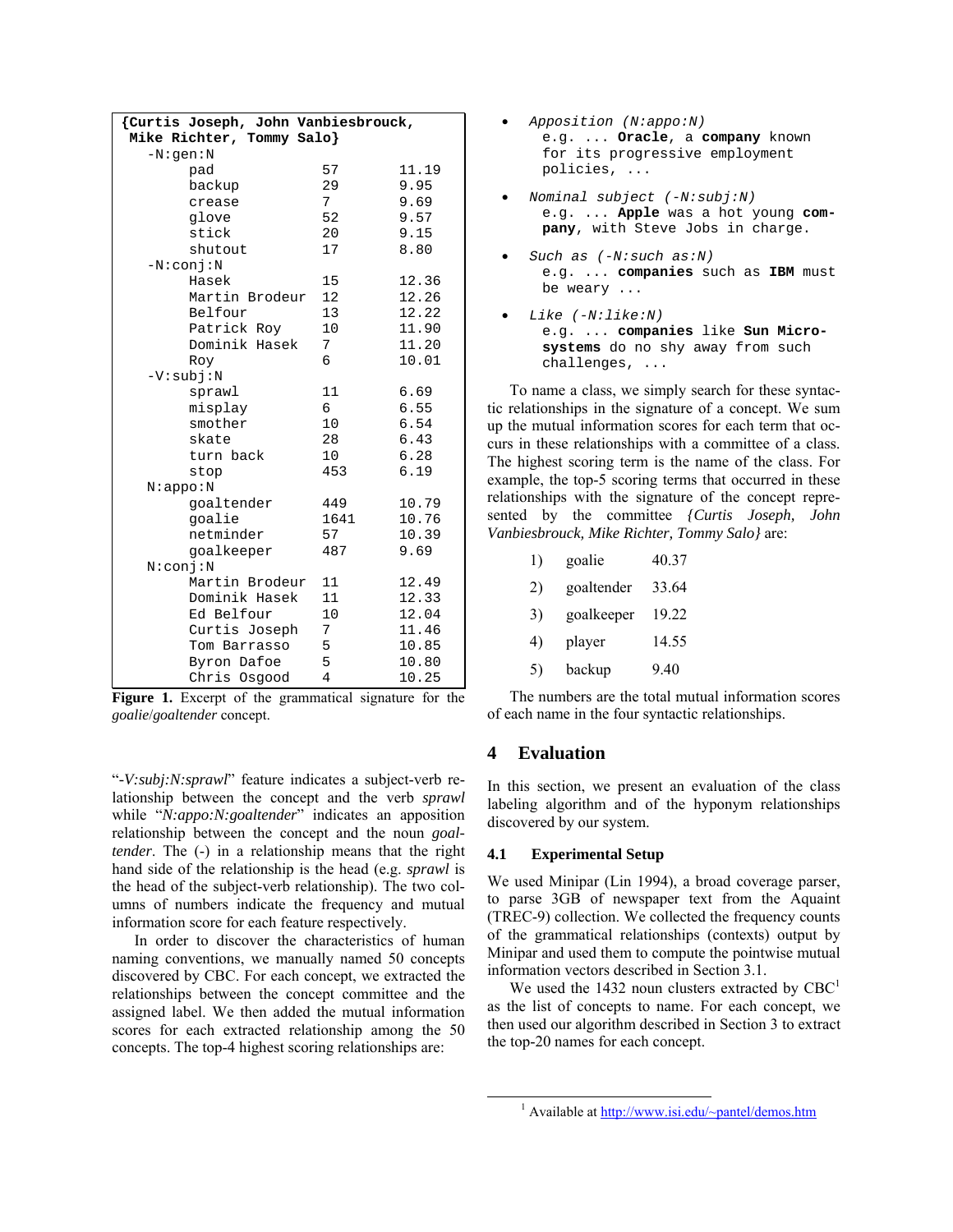| <b>CBC CONCEPT</b>                                                       | <b>HUMAN LABEL</b>           | <b>WORDNET LABELS</b>                                                  | <b>SYSTEM LABELS (RANKED)</b>                                   |
|--------------------------------------------------------------------------|------------------------------|------------------------------------------------------------------------|-----------------------------------------------------------------|
| BMG, EMI, Sony                                                           | record label                 | none                                                                   | label / company / album /<br>machine / studio                   |
| Preakness Stakes, Preakness, Belmont<br><b>Stakes</b>                    | horse race                   | none                                                                   | race / event / run / victory /<br>start                         |
| Olympia Snowe, Susan Collins, James<br><b>Jeffords</b>                   | US senator                   | none                                                                   | republican / senator / chair-<br>man / supporter / conservative |
| Eldoret, Kisumu, Mombasa                                                 | African city                 | none                                                                   | city / port / cut off / town /<br>southeast                     |
| Bronze Star, Silver Star, Purple Heart                                   | medal                        | decoration / laurel<br>wreath / medal / medal-<br>$\lim / \text{palm}$ | distinction / set / honor / sym-<br>bol                         |
| Mike Richter, Tommy Salo, John<br>Vanbiesbrouck                          | NHL goalie                   | none                                                                   | goalie / goaltender / goal-<br>keeper / player / backup         |
| Dodoma, Mwanza, Mbeya                                                    | African city                 | none                                                                   | facilitator / town                                              |
| fresco, wall painting, Mural                                             | art                          | painting / picture                                                     | painting / world / piece / floor<br>/ symbol                    |
| Qinghua University, Fudan University,<br>Beijing University              | university                   | none                                                                   | university / institution / stock-<br>holder / college / school  |
| Federal Bureau of Investigation, Drug<br>Enforcement Administration, FBI | governmental depart-<br>ment | law enforcement agency                                                 | agency / police / investigation<br>/ department / FBI           |

Table 1. Labels assigned to 10 randomly selected concepts (each represented by three committee members.

#### **4.2 Labeling Precision**

Out of the 1432 noun concepts, we were unable to name  $21$  (1.5%) of them. This occurs when a concept's committee members do not occur in any of the four syntactic relationships described in Section 0. We performed a manual evaluation of the remaining 1411 concepts.

We randomly selected 125 concepts and their top-5 highest ranking names according to our algorithm. Table 1 shows the first 10 randomly selected concepts (each concept is represented by three of its committee members).

For each concept, we added to the list of names a human generated name (obtained from an annotator looking at only the concept instances). We also appended concept names extracted from WordNet. For each concept that contains at least five instances in the WordNet hierarchy, we named the concept with the most frequent common ancestor of each pair of instances. Up to five names were generated by WordNet for each concept. Because of the low coverage of proper nouns in WordNet, only 33 of the 125 concepts we evaluated had WordNet generated labels.

We presented to three human judges the 125 randomly selected concepts together with the system, human, and WordNet generated names randomly ordered. That way, there was no way for a judge to know the source of a label nor the system's ranking of the labels. For each name, we asked the judges to assign a score of *correct*, *partially correct*, or *incorrect*. We then computed the mean reciprocal rank (MRR) of the system, human, and WordNet labels. For each concept, a naming scheme receives a score of 1 / *M* where *M* is the rank of the first name judged correct. Table 2 shows the results. Table 3 shows similar results for a more lenient evaluation where *M* is the rank of the first name judged correct or partially correct.

Our system achieved an overall MRR score of 77.1%. We performed much better than the baseline WordNet (19.9%) because of the lack of coverage (mostly proper nouns) in the hierarchy. For the 33 concepts that WordNet named, it achieved a score of 75.3% and a lenient score of 82.7%, which is high considering the simple algorithm we used to extract labels using WordNet.

The Kappa statistic (Siegel and Castellan Jr. 1988) measures the agreements between a set of judges' assessments correcting for chance agreements:

$$
K = \frac{P(A) - P(E)}{1 - P(E)}\tag{5}
$$

where  $P(A)$  is the probability of agreement between the judges and  $P(E)$  is the probability that the judges agree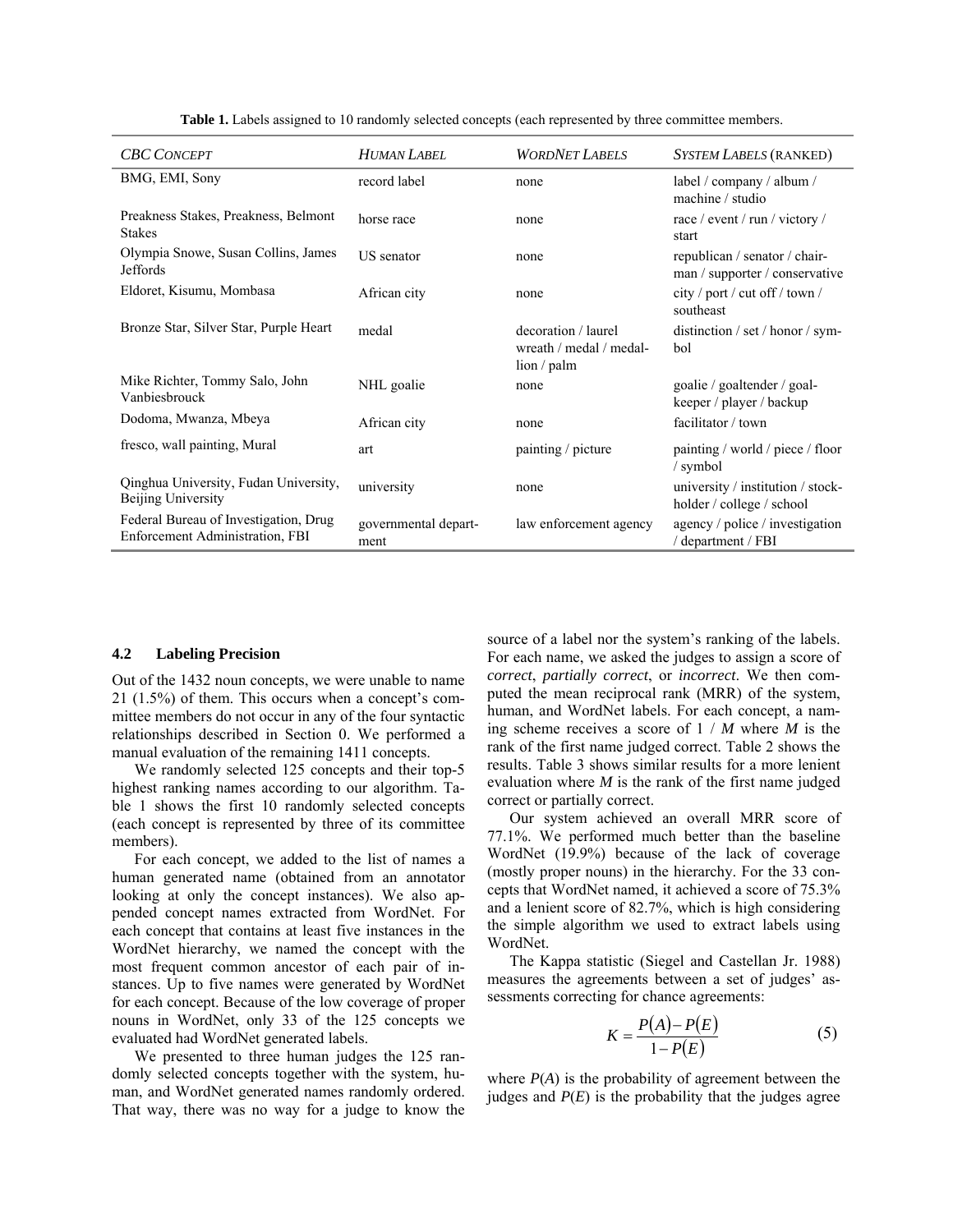**Table 2.** MRR scores for the human evaluation of naming 125 random concepts.

| JUDGE         | <b>HUMAN</b><br><b>LABELS</b> | WordNet<br>Labels | System<br>Labels |
|---------------|-------------------------------|-------------------|------------------|
| 1             | $100\%$                       | 18.1%             | 74.4%            |
| $\mathcal{L}$ | 91.2%                         | $20.0\%$          | 78.1%            |
| 3             | 89.6%                         | 21.6%             | 78.8%            |
| Combined      | 93.6%                         | 19.9%             | 77.1%            |

**Table 3.** Lenient MRR scores for the human evaluation of naming 125 random concepts.

| JUDGE    | <b>HUMAN</b><br><b>LABELS</b> | WordNet<br>Labels | System<br>Labels |
|----------|-------------------------------|-------------------|------------------|
| 1        | 100%                          | 22.8%             | 85.0%            |
| 2        | $96.0\%$                      | 20.8%             | 86.5%            |
| 3        | 92.0%                         | 21.8%             | 85.2%            |
| Combined | 96.0%                         | 21.8%             | 85.6%            |

**Table 4.** Percentage of concepts with a correct name in the top-5 ranks returned by our system.

| JUDGE TOP-1 TOP-2 TOP-3 TOP-4 TOP-5    |  |                               |  |
|----------------------------------------|--|-------------------------------|--|
| $\mathcal{I}$                          |  | 68.8% 75.2% 78.4% 83.2% 84.0% |  |
| 2                                      |  | 73.6% 80.0% 81.6% 83.2% 84.8% |  |
| 3                                      |  | 73.6% 80.0% 82.4% 84.0% 88.8% |  |
| Combined 72.0% 78.4% 80.8% 83.5% 85.6% |  |                               |  |

**Table 5.** Accuracy of 159,000 extracted hyponyms and a subset of 65,000 proper noun hyponyms.

| JUDGE    | All Nouns     |         |               |         |  | <b>Proper Nouns</b> |
|----------|---------------|---------|---------------|---------|--|---------------------|
|          | <b>Strict</b> | Lenient | <b>Strict</b> | Lenient |  |                     |
|          | $62.0\%$      | 68.0%   | 79.0%         | 82.0%   |  |                     |
| 2        | 74.0%         | 76.5%   | 84.0%         | 85.5%   |  |                     |
| Combined | 68.0%         | 72.2%   | 81.5%         | 83.8%   |  |                     |

by chance on an assessment. An experiment with  $K \geq$ 0.8 is generally viewed as reliable and  $0.67 \le K \le 0.8$ allows tentative conclusions. The Kappa statistic for our experiment is  $K = 0.72$ .

The human labeling is at a disadvantage since only one label was generated per concept. Therefore, the human scores either 1 or 0 for each concept. Our system's highest ranking name was correct 72% of the time. Table 4 shows the percentage of semantic classes with a correct label in the top 1-5 ranks returned by our system.

Overall, 41.8% of the top-5 names extracted by our system were judged correct. The overall accuracy for the top-4, top-3, top-2, and top-1 names are 44.4%, 48.8%, 58.5%, and 72% respectively. Hence, the name ranking of our algorithm is effective.

### **4.3 Hyponym Precision**

The 1432 CBC concepts contain 18,000 unique words. For each concept to which a word belongs, we extracted up to 3 hyponyms, one for each of the top-3 labels for the concept. The result was 159,000 hyponym relationships. 24 are shown in the Appendix.

Two judges annotated two random samples of 100 relationships: one from all 159,000 hyponyms and one from the subset of 65,000 proper nouns. For each instance, the judges were asked to decide whether the hyponym relationship was *correct*, *partially correct* or

*incorrect*. Table 5 shows the results. The strict measure counts a score of 1 for each correctly judged instance and 0 otherwise. The lenient measure also gives a score of 0.5 for each instance judged partially correct.

Many of the CBC concepts contain noise. For example, the *wine* cluster:

Zinfandel, merlot, Pinot noir, Chardonnay, Cabernet Sauvignon, cabernet, riesling, Sauvignon blanc, Chenin blanc, sangiovese, syrah, Grape, Chianti ...

contains some incorrect instances such as *grape*, *appelation*, and *milk chocolate*. Each of these instances will generate incorrect hyponyms such as *grape is wine* and *milk chocolate is wine*. This hyponym extraction task would likely serve well for evaluating the accuracy of lists of semantic classes.

Table 5 shows that the hyponyms involving proper nouns are much more reliable than common nouns. Since WordNet contains poor coverage of proper nouns, these relationships could be useful to enrich it.

### **4.4 Recall**

Semantic extraction tasks are notoriously difficult to evaluate for recall. To approximate recall, we conducted two question answering (QA) tasks: answering definition questions and performing QA information retrieval.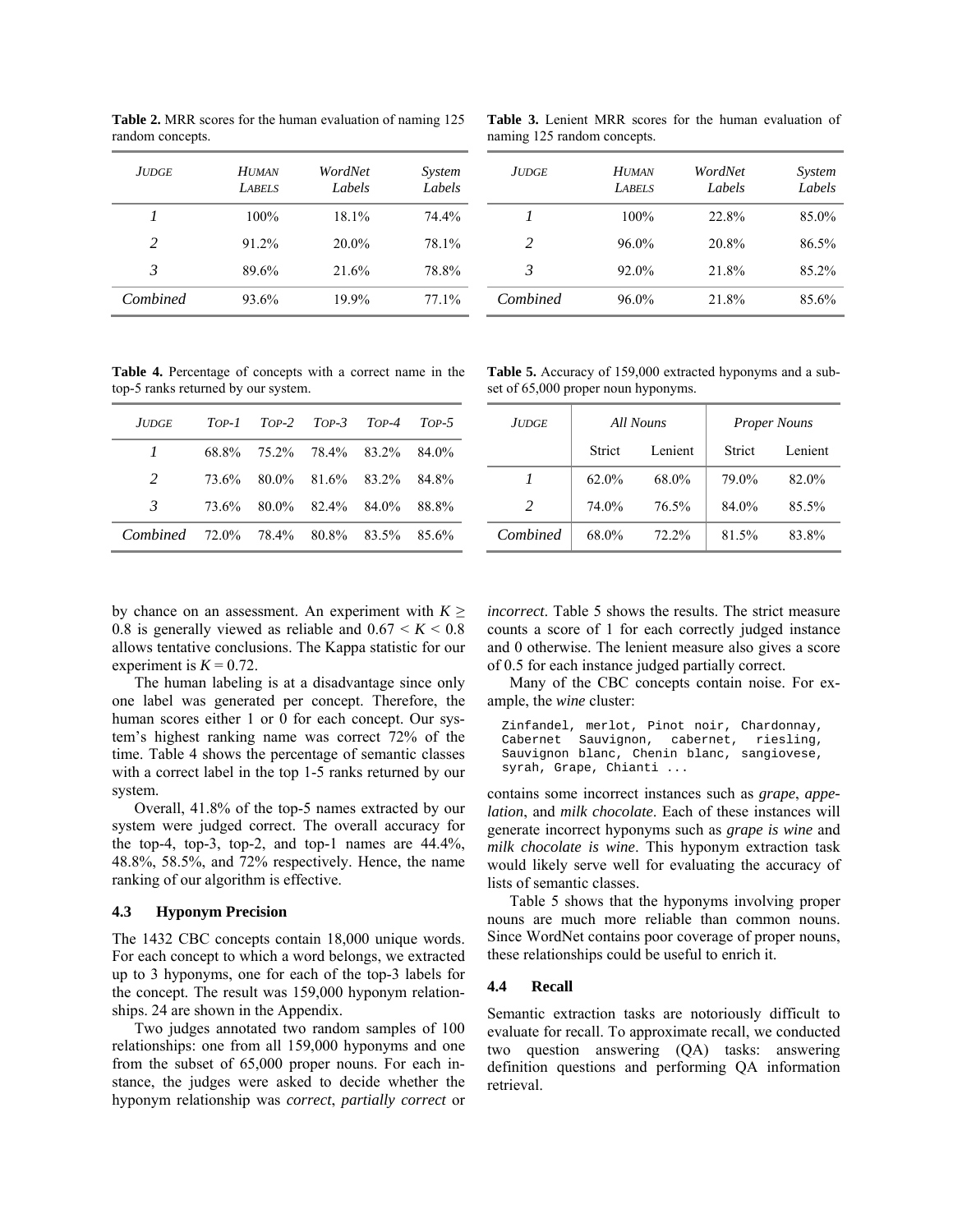| <b>SYSTEM</b> | $Top-1$       |         |        | $Top-5$ |
|---------------|---------------|---------|--------|---------|
|               | <b>Strict</b> | Lenient | Strict | Lenient |
| WordNet       | 38%           | 38%     | 38%    | 38%     |
| Fleischman    | 36%           | 40%     | 42%    | 44%     |
| Our System    | 36%           | 44%     | 60%    | 62%     |

**Table 6.** Percentage of correct answers in the Top-1 and Top-5 returned answers on 50 definition questions.

**Table 7.** Percentage of questions where the passage retrieval module returns a correct answer in the Top-1 and Top-100 ranked passages (with and without semantic indexing).

|                              | <b>CORRECT TOP-1</b> | Correct Top-100 |
|------------------------------|----------------------|-----------------|
| With semantic<br>indexing    | 43/179               | 134 / 179       |
| Without semantic<br>indexing | 36/179               | 131/179         |

### **Definition Questions**

We chose the 50 definition questions that appeared in the QA track of TREC2003 (Voorhees, 2003). For example: "Who is Aaron Copland?" and "What is the *Kama Sutra*?" For each question we looked for at most five corresponding concepts in our hyponym list. For example, for *Aaron Copland*, we found the following hypernyms: *composer*, *music*, and *gift*. We compared our system with the concepts in WordNet and Fleischman et al.'s instance/concept relations (Fleischman et al. 2003). Table 6 shows the percentage of correct answers in the top-1 and top-5 returned answers from each system. All systems seem to have similar performance on the top-1 answers, but our system has many more answers in the top-5. This shows that our system has comparatively higher recall for this task.

#### **Information (Passage) Retrieval**

Passage retrieval is used in QA to supply relevant information to an answer pinpointing module. The higher the performance of the passage retrieval module, the higher will be the performance of the answer pinpointing module.

The passage retrieval module can make use of the hyponym relationships that are discovered by our system. Given a question such as "*What color ...*", the likelihood of a correct answer being present in a retrieved passage is greatly increased if we know the set of all possible colors and index them in the document collection appropriately.

We used the hyponym relations learned by our system to perform semantic indexing on a QA passage retrieval task. We selected the 179 questions from the QA track of TREC-2003 that had an explicit semantic answer type (e.g. "What band was Jerry Garcia with?" and "What color is the top stripe on the U.S. flag?"). For each expected semantic answer type corresponding to a given question (e.g. *band* and *color*), we indexed the entire TREC-2002 IR collection with our system's hyponyms.

We compared the passages returned by the passage retrieval module with and without the semantic indexing. We counted how many of the 179 questions had a correct answer returned in the top-1 and top-100 passages. Table 7 shows the results.

Our system shows small gains in the performance of the IR output. In the top-1 category, the performance improved by 20%. This may lead to better answer selections.

# **5 Conclusions and Future Work**

Current state of the art concept discovery algorithms generate lists of instances of semantic classes but stop short of labeling the classes with concept names. Class labels would serve useful in applications such as question answering to map a question concept into a semantic class and then search for answers within that class. We propose here an algorithm for automatically labeling concepts that searches for syntactic patterns within a grammatical template for a class. Of the 1432 noun concepts discovered by CBC, our system labelled 98.5% of them with an MRR score of 77.1% in a human evaluation.

Hyponym relationships were then easily extracted, one for each instance/concept label pair. We extracted 159,000 hyponyms and achieved a precision of 68%. On a subset of 65,000 proper names, our performance was 81.5%.

This work forms an important attempt to building large-scale semantic knowledge bases. Without being able to automatically name a cluster and extract hyponym/hypernym relationships, the utility of automatically generated clusters or manually compiled lists of terms is limited. Of course, it is a serious open question how many names each cluster (concept) should have, and how good each name is. Our method begins to address this thorny issue by quantifying the name assigned to a class and by simultaneously assigning a number that can be interpreted to reflect the strength of membership of each element to the class. This is potentially a significant step away from traditional all-or-nothing semantic/ontology representations to a concept representation